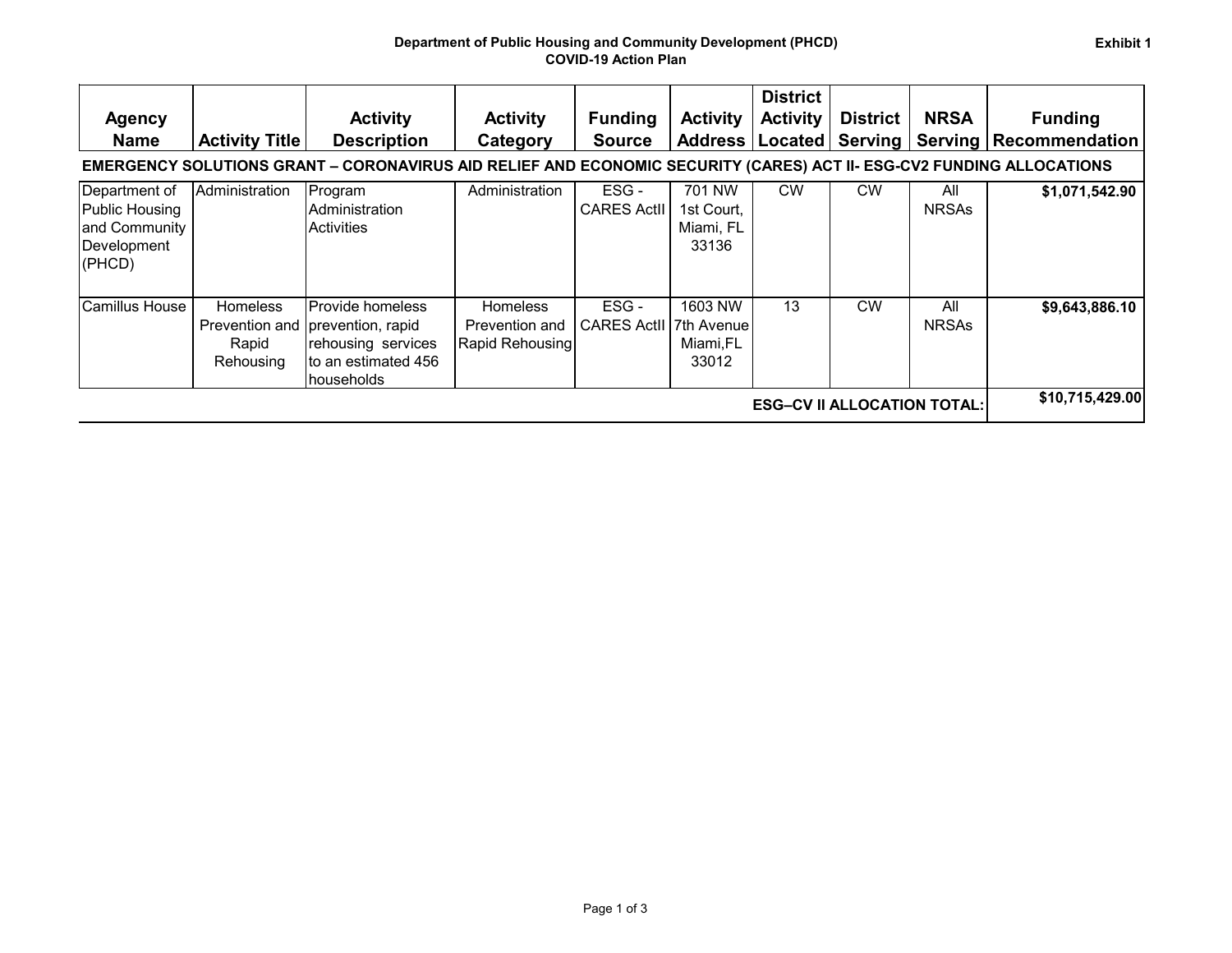| <b>Program Year</b><br>& IDIS No. | <b>Agency Name</b>                                                                                       | <b>Activity Title</b>                                      | <b>Activity Category</b>                                                                                                                                                                                                   | <b>Activity Description Activity Address</b>         |                                                | <b>Commission</b><br><b>District</b> | <b>Reason for</b><br>Recapture                                         | Amount to be<br>Recaptured |
|-----------------------------------|----------------------------------------------------------------------------------------------------------|------------------------------------------------------------|----------------------------------------------------------------------------------------------------------------------------------------------------------------------------------------------------------------------------|------------------------------------------------------|------------------------------------------------|--------------------------------------|------------------------------------------------------------------------|----------------------------|
|                                   | EMERGENCY SOLUTIONS GRANT – CORONAVIRUS AID RELIEF AND ECONOMIC SECURITY (CARES) ACT - ESG-CV1 RECAPTURE |                                                            |                                                                                                                                                                                                                            |                                                      |                                                |                                      |                                                                        |                            |
| 2020                              | Citrus Health Network.<br>Inc.                                                                           | Housing<br>Assistance<br>Network of Dade<br>(HAND) Program | <b>Provide homeless</b><br>prevention, rapid<br>rehousing and case<br>management<br>services to<br>homeless, or at-risk<br>of being homeless<br>individuals, families<br>and eligible owners<br>with impacted<br>families. | <b>Homeless</b><br>Prevention and<br>Rapid Rehousing | 4175 W 20th<br>Avenue,<br>Hialeah, FL<br>33012 | <b>CW</b>                            | Unable to expend<br>all funds, and<br>there is a balance<br>remaining. | \$2,500,000.00             |
| <b>ESG-CV1 GRAND TOTAL:</b>       |                                                                                                          |                                                            |                                                                                                                                                                                                                            |                                                      |                                                |                                      |                                                                        |                            |